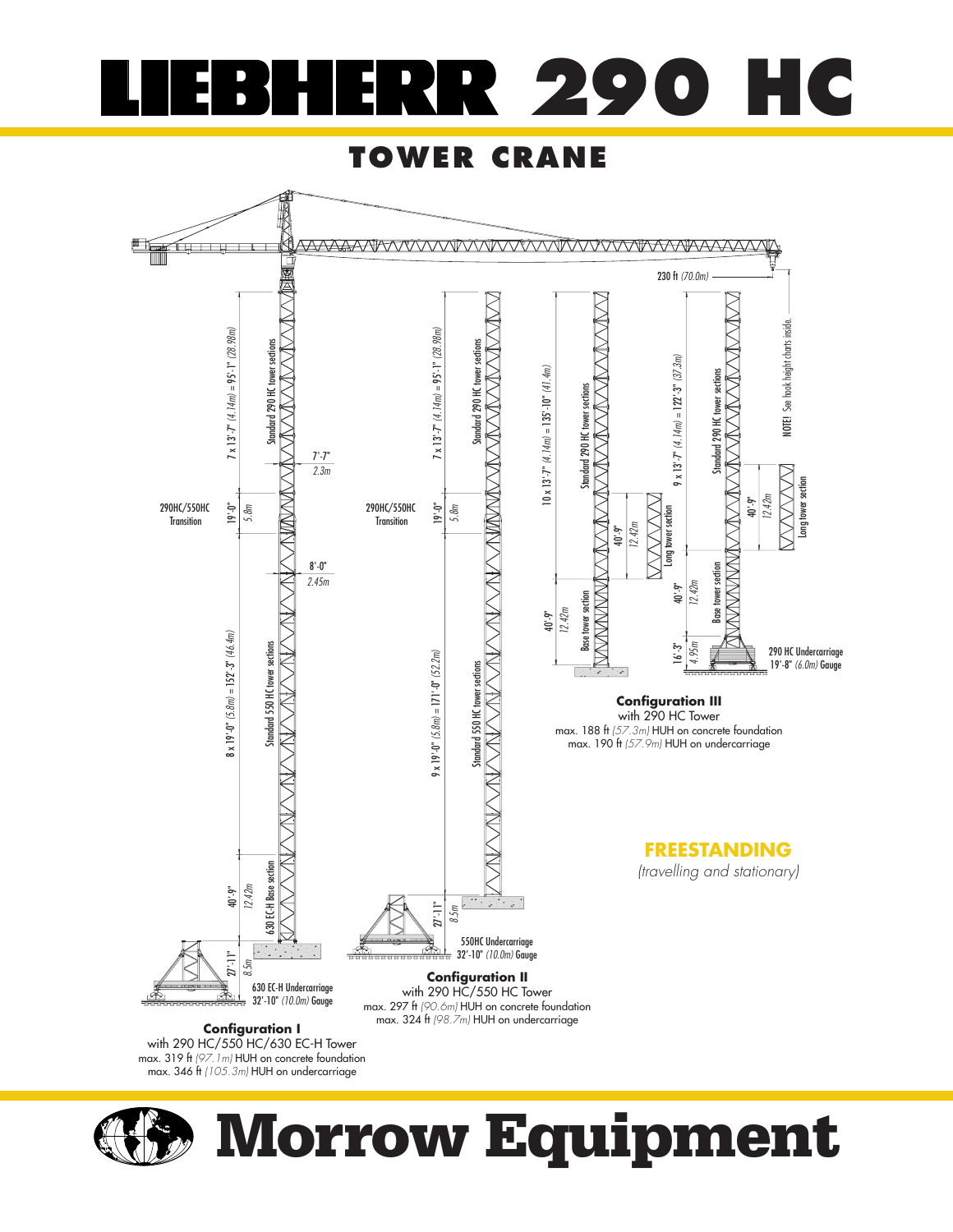# **Configurations LIEBHERR 290 HC**



#### **HOOK HEIGHTS**

| No. of    | lower                               | Hook Height |                   |       |       | Hook Height                         |                         | No. of<br>Tower |                   | Hook Height | Hook Height |                                  | No. of                                                                                    | Tower     |                  | Hook Height        |                   | <b>Hook Height</b>                                                                        |  |
|-----------|-------------------------------------|-------------|-------------------|-------|-------|-------------------------------------|-------------------------|-----------------|-------------------|-------------|-------------|----------------------------------|-------------------------------------------------------------------------------------------|-----------|------------------|--------------------|-------------------|-------------------------------------------------------------------------------------------|--|
| Tower     | Configuration   Concrete Foundation |             | 10m Undercarriage |       | Tower | Configuration   Concrete Foundation |                         |                 | 10m Undercarriage |             | Tower       | Configuration                    | Concrete Foundation                                                                       |           | 6m Undercarriage |                    |                   |                                                                                           |  |
| lElements |                                     | ft          | m                 | Ħ     | m     | Elements                            | Ш                       | Ħ               | m                 | ft          | m           | Sections                         | Ш                                                                                         | Ħ         | $\mathsf{m}$     | ft                 | m                 |                                                                                           |  |
|           | 630 EC-H BS                         | 52.3        | 15.9              | 79.3  | 24.2  |                                     | <b>550 HC STS</b>       | 31.0            | 9.4               | 57.5        | 17.5        | 0                                | 290 HC BTS                                                                                | 52.2      | 15.9             | 67.6               | 20.6              |                                                                                           |  |
| 2         | 550 HC STS                          | 71.3        | 21.7              | 98.3  | 30.0  | 2                                   | <b>550 HC STS</b>       | 50.0            | 15.2              | 76.6        | 23.3        |                                  | 290 HC STS                                                                                | 65.8      | 20.1             | 81.2               | 24.8              | NOTE! Alternate tower co                                                                  |  |
| 3         | <b>550 HC STS</b>                   | 90.4        | 27.5              | 117.3 | 35.8  | 3                                   | <b>550 HC STS</b>       | 69.0            | 21.0              | 95.6        | 29.1        | $\overline{2}$                   | 290 HC STS                                                                                | 79.4      | 24.2             | 94.8               | 28.9              | binations possible. Conto                                                                 |  |
| 4         | 550 HC STS                          | 109.4       | 33.3              | 136.4 | 41.6  | 4                                   | <b>550 HC STS</b>       | 88.1            | 26.8              | 114.6       | 34.9        | 3                                | 290 HC STS                                                                                | 93.0      | 28.3             | 108.4              | 33.0              | Morrow for additional info                                                                |  |
| 5         | <b>550 HC STS</b>                   | 128.4       | 39.1              | 155.4 | 47.4  | 5                                   | <b>550 HC STS</b>       | 107.1           | 32.6              | 133.7       | 40.7        | 4                                | 290 HC STS                                                                                | 106.6     | 32.5             | 121.9              | 37.2              | mation.                                                                                   |  |
| 6         | <b>550 HC STS</b>                   | 147.4       | 44.9              | 174.4 | 53.2  | 6                                   | <b>550 HC STS</b>       | 126.1           | 38.4              | 152.7       | 46.5        | 5                                | 290 HC STS                                                                                | 120.2     | 36.6             | 135.5              | 41.3              |                                                                                           |  |
|           | <b>550 HC STS</b>                   | 166.5       | 50.7              | 193.4 | 59.0  | 7                                   | <b>550 HC STS</b>       | 145.1           | 44.2              | 171.7       | 52.3        | 6                                | 290 HC STS                                                                                | 133.7     | 40.8             | 149.1              | 45.5              |                                                                                           |  |
| 8         | <b>550 HC STS</b>                   | 185.5       | 56.5              | 212.5 | 64.8  | 8                                   | <b>550 HC STS</b>       | 164.2           | 50.0              | 190.7       | 58.1        | $\overline{1}$                   | 290 HC STS                                                                                | 147.3     | 44.9             | 162.7              | 49.6              |                                                                                           |  |
| 9         | <b>550 HC STS</b>                   | 204.5       | 62.3              | 231.5 | 70.6  | 9                                   | <b>550 HC STS</b>       | 183.2           | 55.8              | 209.8       | 63.9        | 8                                | 290 HC STS                                                                                | 160.9     | 49.0             | 176.3              | 53.7              |                                                                                           |  |
| 10        | <b>Transition</b>                   | 223.6       | 68.1              | 250.5 | 76.4  | 10                                  | Transition              | 202.2           | 61.6              | 228.7       | 69.7        | 9                                | 290 HC STS                                                                                | 174.5     | 53.2             | 189.9 <sup>2</sup> | 57.9 <sup>2</sup> |                                                                                           |  |
| 11        | 290 HC STS                          | 237.1       | 72.2              | 264.1 | 80.5  | 11                                  | 290 HC STS              | 215.8           | 65.8              | 242.4       | 73.9        | 10                               | 290 HC STS $3$                                                                            | $188.1^3$ | $57.3^3$         |                    |                   |                                                                                           |  |
| 12        | 290 HC STS                          | 250.7       | 76.4              | 277.7 | 84.6  | 12                                  | 290 HC STS              | 229.4           | 69.9              | 256.0       | 78.0        |                                  |                                                                                           |           |                  |                    |                   | Remove top climbing unit from crane prior to operating crane at maximum                   |  |
| 13        | 290 HC STS                          | 264.3       | 80.6              | 291.3 | 88.8  | 13                                  | 290 HC STS              | 243.0           | 74.1              | 269.6       | 82.2        |                                  | hook height.                                                                              |           |                  |                    |                   |                                                                                           |  |
| 14        | 290 HC STS                          | 277.9       | 84.7              | 304.9 | 92.9  | 14                                  | 290 HC STS              | 256.6           | 78.2              | 283.1       | 86.3        |                                  | <sup>2</sup> Lower top climbing unit to base of crane prior to operating crane at maximum |           |                  |                    |                   |                                                                                           |  |
| 15        | 290 HC STS                          | 291.5       | 88.8              | 318.4 | 97.1  | 15                                  | 290 HC STS              | 270.1           | 82.3              | 296.7       | 90.4        | hook height [190 ft (57.9m)].    |                                                                                           |           |                  |                    |                   |                                                                                           |  |
| 16        | 290 HC STS                          | 305.1       | 93.0              | 332.0 | 101.2 | 16                                  | 290 HC STS              | 283.7           | 86.5              | 310.3       | 94.6        |                                  |                                                                                           |           |                  |                    |                   | <sup>3</sup> Lower top climbing unit to base of crane prior to operating crane at maximum |  |
| 17        | 290 HC STS <sup>1</sup>             | 318.6       | 97.1              | 345.6 | 105.3 | 17                                  | 290 HC STS <sup>1</sup> | 297.3           | 90.6              | 323.9       | 98.7        | hook height [188 ft $(57.3m)$ ]. |                                                                                           |           |                  |                    |                   |                                                                                           |  |

#### NOTE! Alternate tower combinations possible. Contact Morrow for additional information.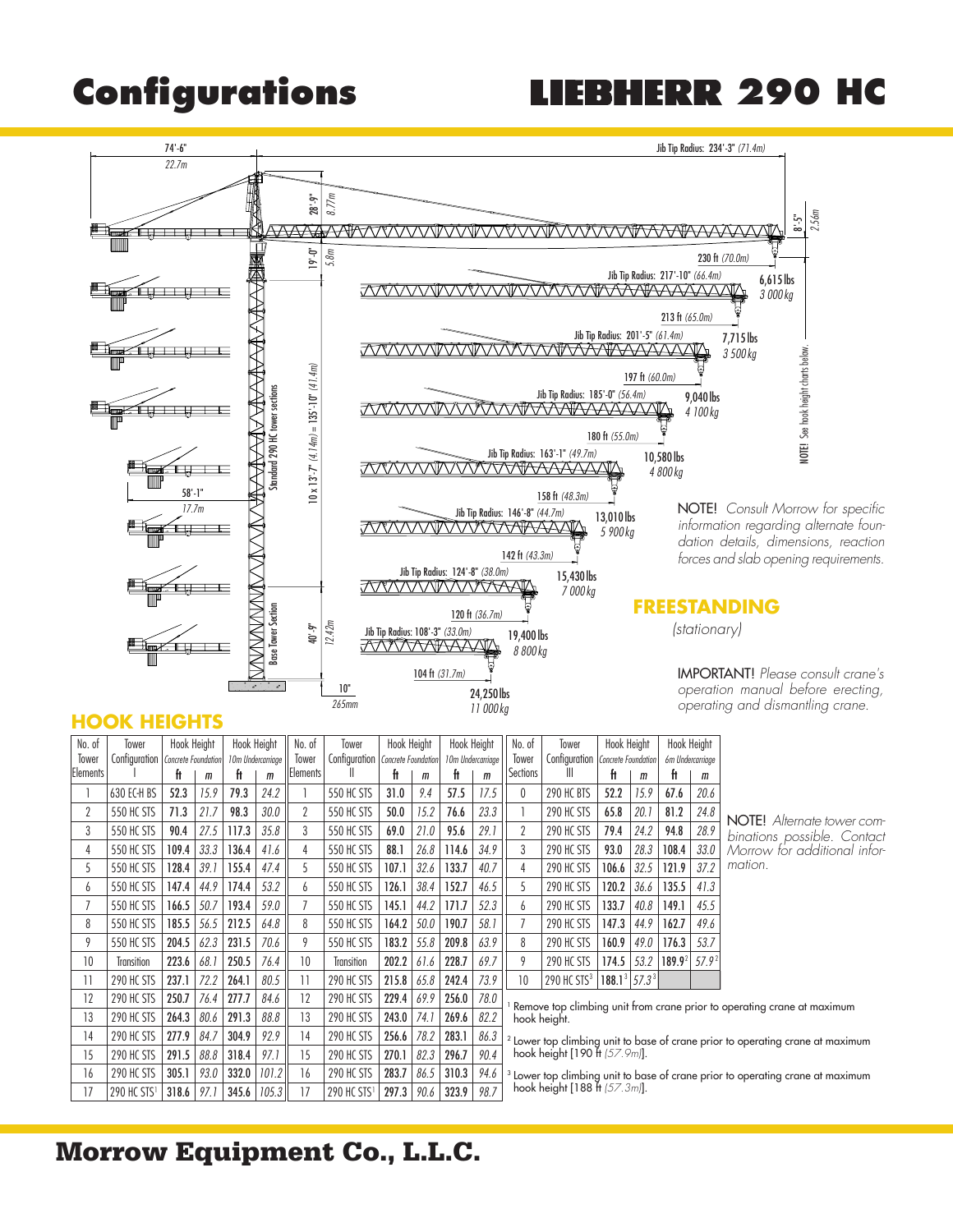## **Configurations LIEBHERR 290 HC**

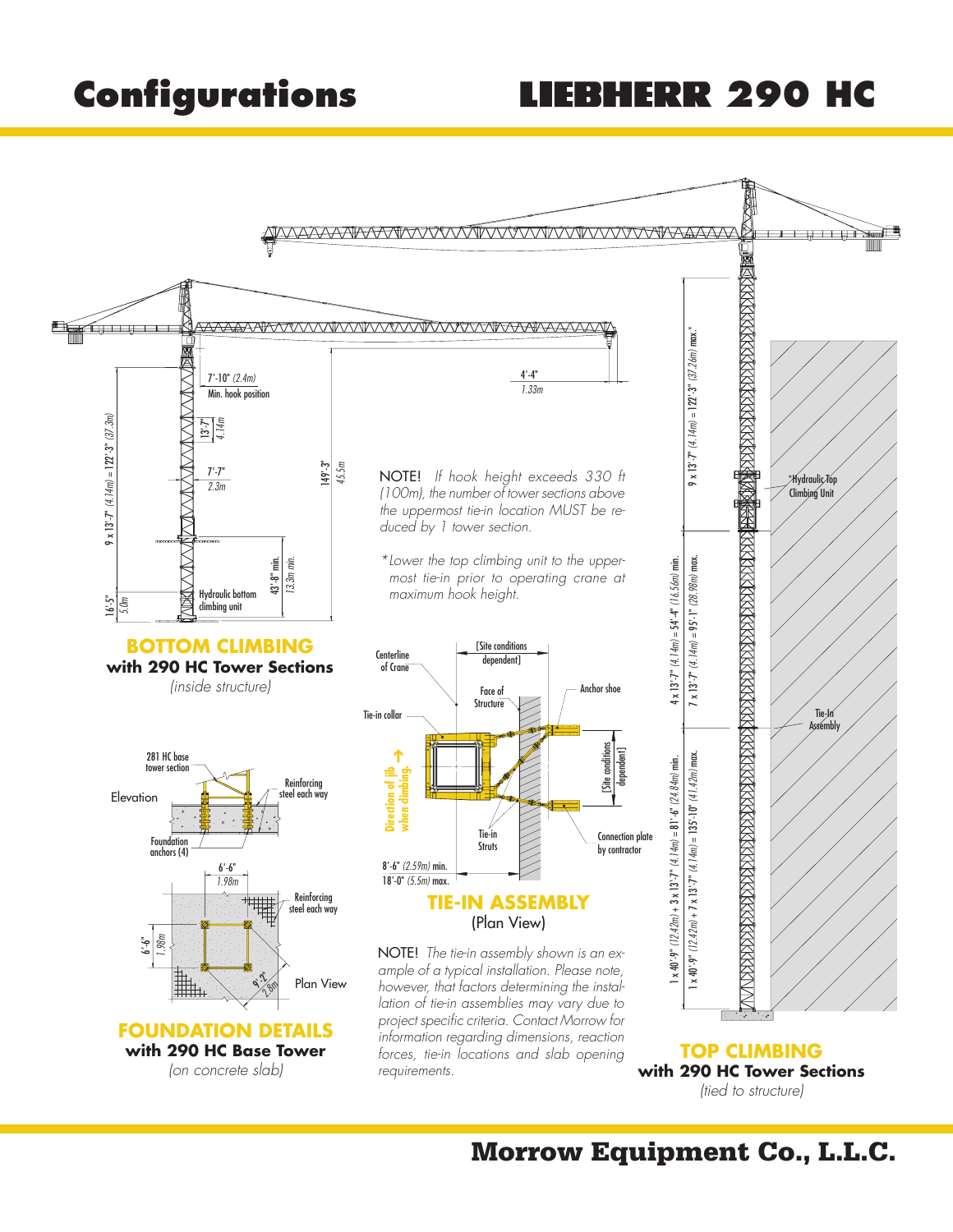## **Radius and Capacities**

### **LIEBHERR Tower Crane Model 290 HC**

#### **2-Part Line**

| Hook<br><b>Radius</b> | 2-Part Line                       | ft.            | 60<br>18.3 | 70<br>21.3 | 80<br>24.4                                                                                                               | 90<br>27.4 | 104<br>31.7 | 110<br>33.5 | 120<br>36.7   | 130<br>39.6   | 142<br>43.3 | 150<br>45.7 | 158<br>48.3 | 170<br>51.8 | 180<br>55.0  | 190<br>58.0 | 197<br>60.0 | 213<br>65.0 | 230<br>70.O  |
|-----------------------|-----------------------------------|----------------|------------|------------|--------------------------------------------------------------------------------------------------------------------------|------------|-------------|-------------|---------------|---------------|-------------|-------------|-------------|-------------|--------------|-------------|-------------|-------------|--------------|
|                       | Max Capacity — Radius             | m <sub>1</sub> |            |            |                                                                                                                          |            |             |             |               |               |             |             |             |             |              |             |             |             |              |
| 230 ft                | $22,045$ lbs $-86$ ft             |                |            |            | lbs 22,045 22,045 22,045 20,955 17,747 16,643 14,958 13,672 12,280 11,495 10,737 9,833                                   |            |             |             |               |               |             |             |             |             | 9,105        | 8,534       | 8,135       | 7,319       | 6,615        |
| 70.0m                 | 10 000 $kg - 26.2m$               |                |            |            | kg   10 000   10 000   10 000   9 505   8 050   7 549                                                                    |            |             |             | 6 7 8 5       | 6 20 1        | 5570        | 5 2 1 4     | 4 870       | 4 460       | 4 130        | 3 871       | 3 690       | 3 3 2 0     | <i>3 000</i> |
| 213 ft                | 22,045 $\rm{lbs} - 89$ ft         |                |            |            | lbs 22,045 22,045 22,045 21,922 18,563 17,424 15,675 14,319 12,875 12,067 11,266 10,340 9,590 8,975                      |            |             |             |               |               |             |             |             |             |              |             | 8,576       | 7,715       |              |
| 65.0m                 | 10 000 $kg - 27.3m$               |                |            |            | kg   10 000   10 000   10 000   9 943   8 420   7 903   7 110                                                            |            |             |             |               | 6 495         | 5840        | 5474        | 5 1 10      | 4690        | 4 3 5 0      | 4 07 1      | 3890        | 3 500       |              |
| 197 ft                | $26,455$ lbs $-79$ ft             |                |            |            | bs   26,455   26,455   26,132   22,897   19,445   18,253   16,424   15,033   13,514   12,688   11,861   10,882   10,097  |            |             |             |               |               |             |             |             |             |              | 9,469       | 9,040       |             |              |
| 60.0m                 | $12000 kg - 24.1m$                |                |            |            | kg   12 000   12 000   11 853   10 386   8 820                                                                           |            |             |             | 8 280   7 450 | 6819          | 6 130       | 5755        | 5 380       | 4 936       | 4 5 8 0      | 4 2 9 5     | 4 100       |             |              |
| $180$ ft              | $26,455$ lbs $-82$ ft             |                |            |            | lbs   26,455   26,455   26,455   23,944   20,305   19,061   17,174   15,712   14,154   13,274   12,412   11,402   10,580 |            |             |             |               |               |             |             |             |             |              |             |             |             |              |
| 55.0m                 | $12000 kg - 25.0m$                |                |            |            | kg   12 000   12 000   12 000   10 861   9 210   8 646   7 790                                                           |            |             |             |               | $\vert$ 7 127 | 6 420       | 6 021       | 5 630       | 5 172       | <i>4 800</i> |             |             |             |              |
| $158$ ft              | $26,455$ lbs $-85$ ft             |                |            |            | lbs   26,455   26,455   26,455   24,987   21,219   19,932   17,957   16,435   14,815   13,904   13,010                   |            |             |             |               |               |             |             |             |             |              |             |             |             |              |
| 48.3m                 | $12000 kg - 26.0m$                |                |            |            | kg   12 000   12 000   12 000   11 334   9 625   9 041                                                                   |            |             |             | 8 145         | 7 455         | 6720        | 6 307       | 5 900       |             |              |             |             |             |              |
| $142$ ft              | $26.455$ lbs $-88$ ft             |                |            |            | lbs   26,455   26,455   26,455   25,979   22,068   20,737   18,695   17,124   15,430                                     |            |             |             |               |               |             |             |             |             |              |             |             |             |              |
| 43.3m                 | $12000 kg - 26.9m$                |                |            |            | kg   12 000   12 000   12 000   11 784   10 010   9 406                                                                  |            |             |             | 8 480         | 7 767         | 7 000       |             |             |             |              |             |             |             |              |
| 120 ft                | $26,455$ lbs $-91$ ft             |                |            |            | lbs 26,455   26,455   26,455   26,455   22,906   21,522   19,400                                                         |            |             |             |               |               |             |             |             |             |              |             |             |             |              |
| 36.7m                 | 12 000 kg – 27.8m                 |                |            |            | kg   12 000   12 000   12 000   12 000   10 390   9 762                                                                  |            |             |             | 8 800         |               |             |             |             |             |              |             |             |             |              |
| $104$ ft              | $26,455$ lbs $-96$ ft             |                |            |            | lbs   26,455   26,455   26,455   26,455   24,250                                                                         |            |             |             |               |               |             |             |             |             |              |             |             |             |              |
| 31.7m                 | $12000\ \text{kg} - 29.3\text{m}$ |                |            |            | kg   12 000   12 000   12 000   12 000   11 000                                                                          |            |             |             |               |               |             |             |             |             |              |             |             |             |              |

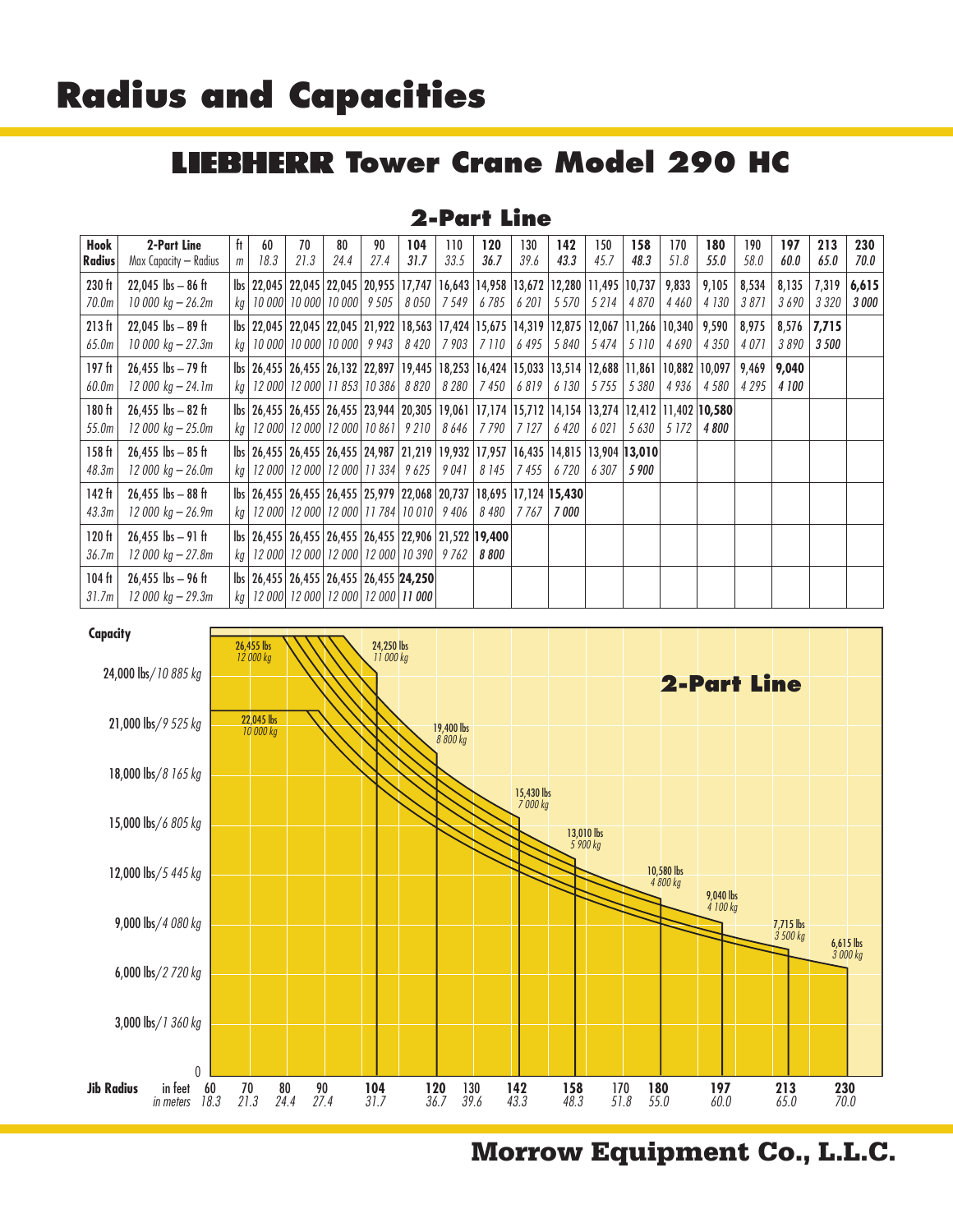# **SPECIFICATIONS**

### **LIEBHERR Tower Crane Model 290 HC**

### **Hoist Speed and Capacity**

| <b>Hoist Unit</b>                                | WiW291RX040 | 2-Part Line |                   |   |            |          |                                        |  |  |  |
|--------------------------------------------------|-------------|-------------|-------------------|---|------------|----------|----------------------------------------|--|--|--|
| 108 hp $(80 \, \text{kW})$ AC hoist unit         |             | Gear        | Capacity          |   | Line Speed | Capacity | Line Speed                             |  |  |  |
| 4-speed gearbox<br>Electromagnetic gear shifting |             |             | up to 26,455 lbs  | @ | $105$ fom  |          | up to 12 000 kg @ 32 m/min             |  |  |  |
| Eddy current brake                               |             | っ           | up to 15,650 lbs  | @ | $200$ fpm  |          | up to $7100$ kg @ 61 m/min             |  |  |  |
|                                                  |             |             | up to 9,260 lbs   | @ | $312$ fpm  |          | up to $4\,200\,\mathrm{kg}$ @ 95 m/min |  |  |  |
|                                                  | $3l - 275$  |             | up to $4,520$ lbs | @ | $555$ fpm  |          | up to 2 050 kg @ 169 m/min             |  |  |  |

**NOTE!** Capacities and line speeds indicated will vary depending on the amount of hoist rope installed. This crane model may be equipped with a hoist unit other than that specified in the data above. To verify, check the serial number of the crane and refer to the Liebherr 290 HC Operation Manual for additional information.

#### **Motor Information**

| <b>Drive Unit</b>          | Horsepower        | <b>Kilowatts</b>  | <b>Speed</b>            |                        |  |  |  |
|----------------------------|-------------------|-------------------|-------------------------|------------------------|--|--|--|
| Trollev                    | $7.4$ hp          | $5.5$ kW          | 26 - 52 - 164 - 312 fpm | 8 - 16 - 50 - 95 m/min |  |  |  |
| Swing (fluid coupling)     | $2 \times 6.7$ hp | $2 \times 5.0$ kW | $0.7$ rpm               |                        |  |  |  |
| Traveling (fluid coupling) | $2 \times 10$ hp  | $2 \times 7.5$ kW | 98 fpm                  | 30.0 m/min             |  |  |  |

#### **Power Requirements**

480 V — 3-phase — 60 Hz — 225 Amperes

Specifications subject to change without prior notice. For additional information, contact Morrow Equipment.